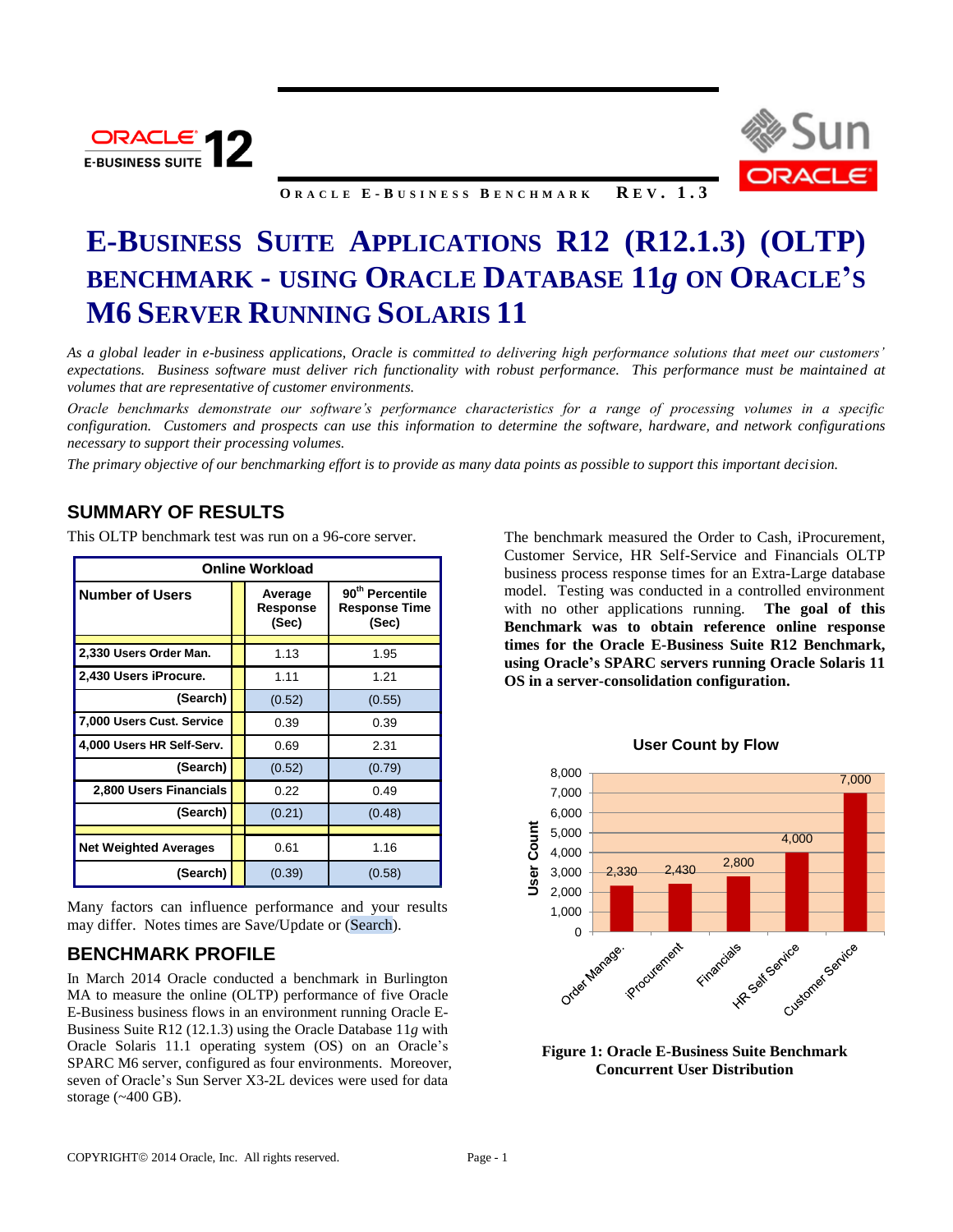# **BENCHMARK METHODOLOGY**

E-Business Suite 12 Benchmark 12.1.3 online processes can be initiated from a browser. For this benchmark, all runs used a browser to initiate the on-line user transactions.

Oracle<sup>®</sup> OATS<sup>®</sup> was used as the load driver, simulating concurrent users. It submitted transactions at an average rate of one every 1.5 to 15 minutes for each concurrent user.

Measurements were recorded on all of the servers when the user load was attained and the environment reached a steady state. Note that the measured response times may be shorter than a live user would experience as client and browser latency is not simulated by this load test system.

Figure 2 shows the configuration used for this benchmark run. Figure 3 shows the logical domains and E-Business Suite environments.



### **Figure 2: 3-Tier Configuration**

This benchmark was run as a "Physical" 3-Tier configuration with discrete machine zones hosting the Database and Application/Web server instances on their respective OS images.

The complete E-Business Suite benchmark consists of a mix of on-line transactions and batch processes running in parallel. This test utilized five flows of OLTP transactions. The following table describes the on-line transactions included in the benchmark run.

| <b>Oracle Application Product</b><br>Flow | <b>Users</b> | Pacing<br>in Min |
|-------------------------------------------|--------------|------------------|
| <b>Order to Cash</b>                      | (2,330)      |                  |
| Create & Book Order                       | 666          | 3                |
| <b>Pick Release</b>                       | 333          | 1.5              |
| Ship Confirm / ITS                        | 333          | 1.5              |
| Receivables - Invoice                     | 333          | 1.5              |
| <b>AR Customer Summary</b>                | 333          | 7.5              |
| OM Order Summary Report                   | 333          | 15               |
| iProcurement                              | (2, 430)     |                  |
| SS Create & Query Req.                    | 405          | 3                |
| Create Approve PO                         | 405          | 3                |
| View Purchase Order                       | 405          | 3                |
| Create Payables Invoice                   | 405          | 3                |
| View Payables Invoice                     | 405          | 3                |
| PO Report                                 | 405          | 15               |
| <b>Customer Service</b>                   | (7,000)      |                  |
| <b>Create Service Request</b>             | 2,800        | 4                |
| <b>Update Service Request</b>             | 2,800        | 4                |
| <b>Close Service Request</b>              | 1,400        | 4                |
| <b>HR Self-Service</b>                    | (4,000)      |                  |
| Cash Expenses                             | 800          | 6                |
| <b>Credit Expenses</b>                    | 800          | 6                |
| <b>Submit Time Card</b>                   | 1,200        | 6                |
| View Payslip                              | 1,200        | 6                |
| <b>Financials</b>                         | (2,800)      |                  |
| AR View Cust. Transaction                 | 400          | 7.5              |
| FA Create & Query Asset                   | 400          | 7.5              |
| <b>GL Journal Entry</b>                   | 400          | 7.5              |
| <b>INV View Item Attributes</b>           | 400          | 7.5              |
| <b>INV Insert Misc. Transactions</b>      | 400          | 7.5              |
| AR Aging Report                           | 400          | 15               |
| Min/Max Inventory Report                  | 400          | 15               |
|                                           | 18,500       |                  |

**Table 1: Online Transaction Mix**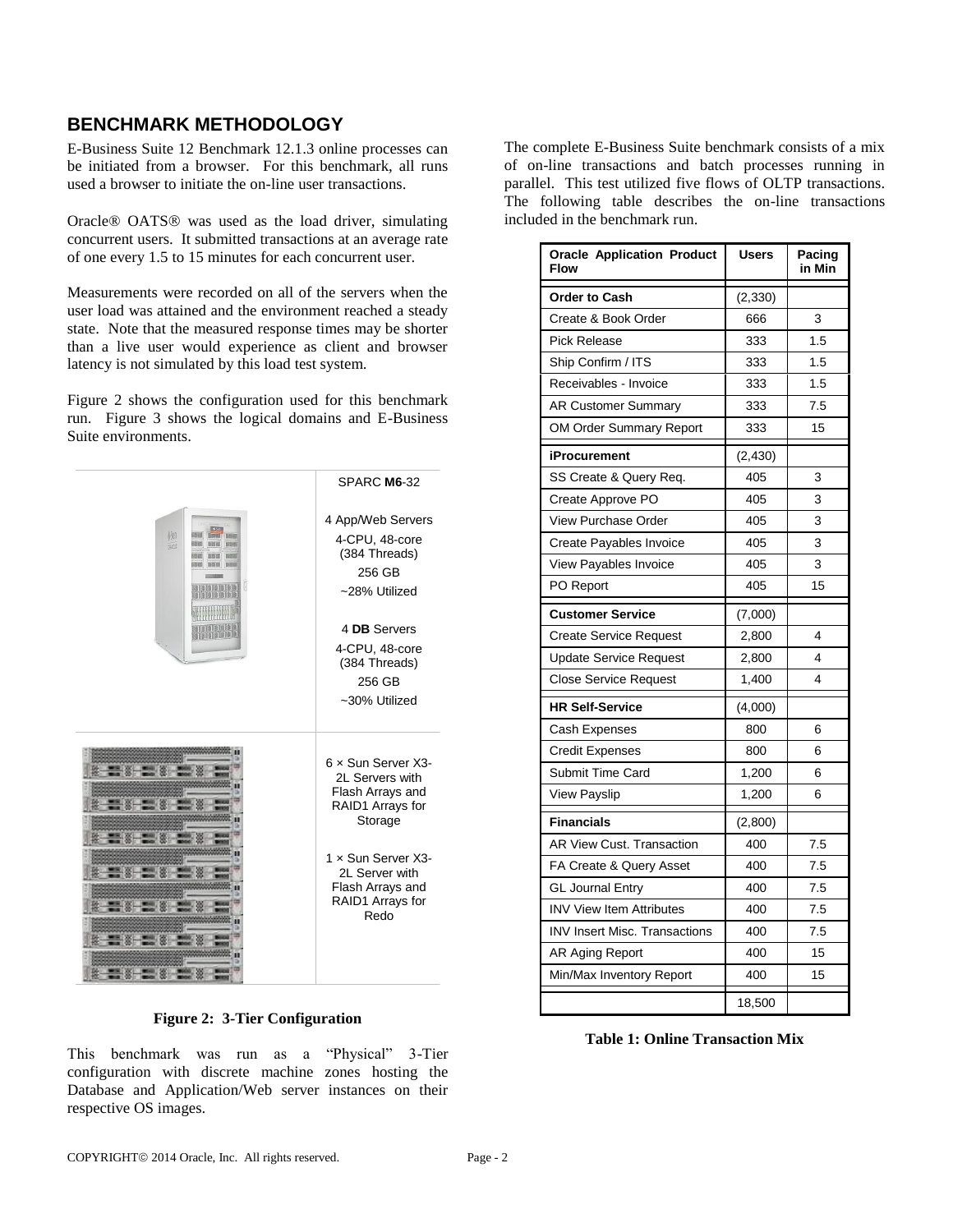#### **Order to Cash OLTP Processes**

**Create & Book Order:** The user navigates to the "Orders" page, enters customer information and creates a 5 line order. Finally, the user clicks on "Book Order" to enter the completed order. The response time is to 'save' the entry.

**Pick Release:** The user navigates to the "Shipping/Release Sales Orders" page and enters the order number and clicks on "Execute Now." Finally, the user clicks on "OK" to acknowledge that "Pick Release Only" has completed. The response time is to 'save' the entry.

**Ship Confirm:** The user navigates to the "Shipping/Transactions" page and enters "From Order Number" and "To Order Number" before clicking on "Find." Finally, the user clicks through the confirmation steps and then clicks on "OK" to acknowledge that "ship Confirm" has completed. The response time is to 'save' the entry.

**Receivables – Insert Invoice:** The user navigates to the "Transactions/Transactions" page and enters Source, Reference Number, and Line Item information. After entering 5 items, the user save the form. The response time is to 'save' the entry.

#### **iProcurement OLTP Processes**

**Create & Query Requisition:** The user navigates to the "iProcurement" page, enters an Item Name to search for. The item is added to the Shopping Cart along with four more. The user clicks on "Checkout." The user steps through the approval details and submits the requisition for Auto Approval. Finally, the user clicks on "Requisitions" to search for the requisition. The response time is to 'search' for the requisition.

**Create & Approve Purchase Order:** The user navigates to the "AutoCreate" page and clicks through the AutoCreate process. The user enters a supplier and clicks on "Create." Finally, the user clicks on "Approve" to complete the PO creation. The response time is to 'save' the entry.

**View Purchase Order:** The user navigates to the "Purchase Order/Purchase Order Summary" page and enters a PO number to search for. Finally, the user clicks through the Order Header and Order Lines forms. The response time is to 'search' each category.

**Create Payables Invoice:** The user navigates to the "Invoices/Entry/Invoices" page and enters the PO Number, Invoice Number, and Invoice Amount information. After saving that form, the user proceeds through the Distributions steps and saves the form. The response time is to 'save' the form.

**View Payables Invoice:** The user navigates to the "Invoices/Inquiry/Invoice Overview" page and enters the Invoice Number, then clicks on "Find.". Proceed through the "Invoice Overview" and "Invoices" forms. The response time is to 'search' each category.

#### **Customer Service OLTP Processes**

**Create Service Request:** The user navigates to the "Customer Management" page, enters customer information and the issue owner's name. The user selects an Instance number and enters the Problem Code. Then they enter the Tracking Summary and Notes. Finally, the user clicks on "SAVE" to enter the completed request. The response time is to 'save' the entry.

**Update Service Request:** The user navigates to the "Service Requests" page and searches open requests for the specified customer. They enter a Note and change the status of the request. Finally, the user clicks on "SAVE" to enter the updated request. The response time is to 'save' the entry.

**Close Service Request:** The user navigates to the "Service Requests" page and clicks on the first request listed. Finally, the user clicks on "Close Request" to close out this request. The response time is to 'save' the entry.

#### **HR Self-Service OLTP Processes**

**Cash Expenses:** The user navigates to the "Expenses Home" and enters various travel and lodging expenses including airfare, car rental, hotel, entertainment, meals, etc. Finally, the user clicks on "Submit" to enter the completed expense report. The response time is to 'save' the entry.

**Credit Card Expenses:** The user navigates to the "Expenses Home" and enters various travel and lodging expenses including airfare, car rental, hotel, entertainment, meals, etc. Finally, the user clicks on "Submit" to enter the completed expense report. The response time is to 'save' the entry.

**Create Timecard:** The user navigates to the "Create Timecard" button and enters information about their project, the type(s) of tasks undertaken and the hours spent. Finally, the user clicks on "Submit" to enter the completed time card. The response time is to 'save' the entry.

**View Payslip:** The user navigates to the "Employee Self-Service" page and clicks on 'Payslip.' The response time is for the 'retrieval' of the search.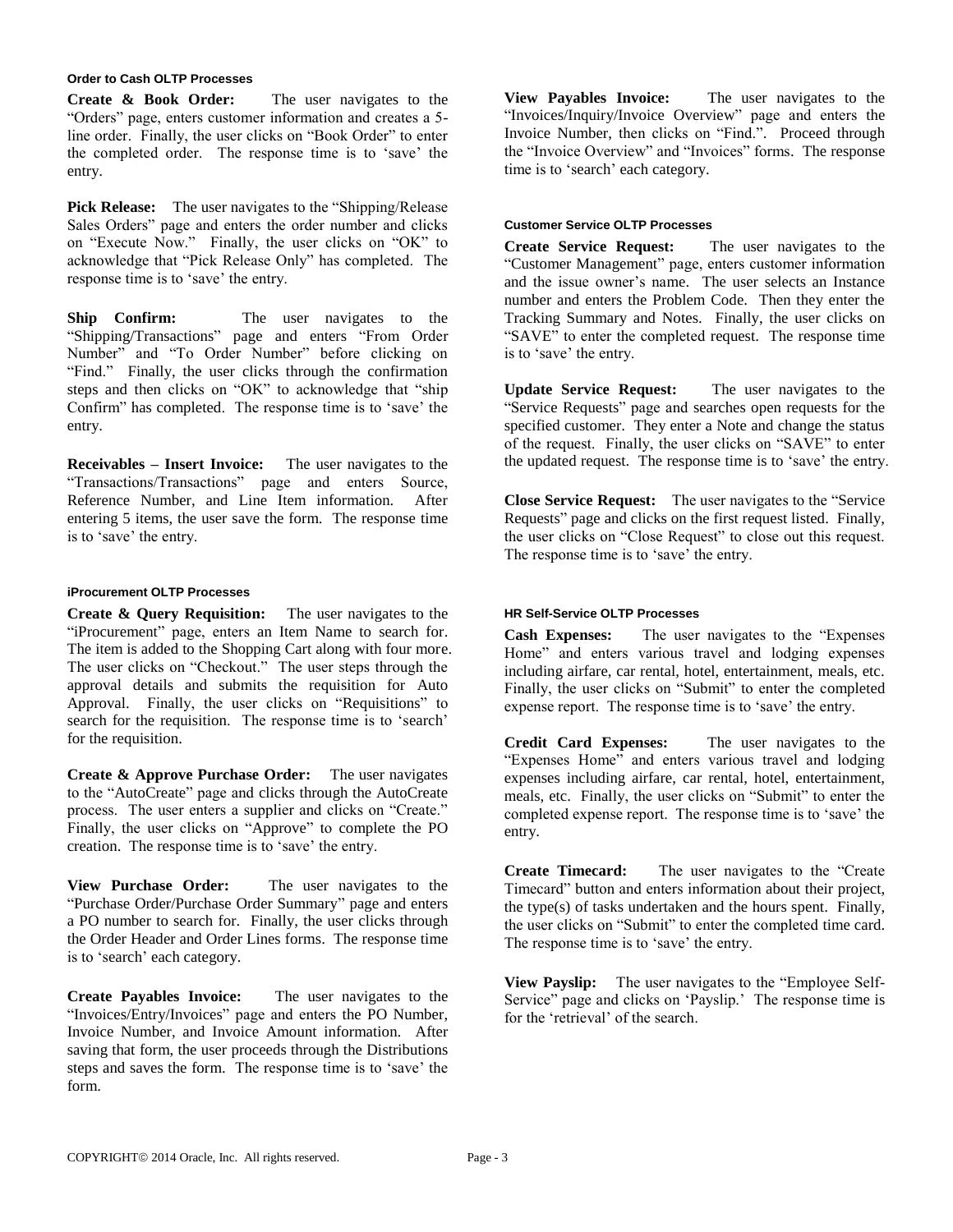

**Figure 3: Benchmark Configuration (Logical Domains & Environments)**

# **BENCHMARK RESULTS**

| <b>Online Business Metrics</b>                 |  | <b>Achieved Output</b> |
|------------------------------------------------|--|------------------------|
| Number of Order Lines Created                  |  | 55,900                 |
| Number of Invoice Lines Created                |  | 217,000                |
| Number of Order Summary Reports                |  | 725                    |
|                                                |  |                        |
| <b>Fixed Assets Created</b>                    |  | 3,000                  |
| <b>GL Journal Entries</b>                      |  | 29,600                 |
| <b>Inventory Transactions</b>                  |  | 15,400                 |
|                                                |  |                        |
| Number of Requisitions Created                 |  | 5,500                  |
| Number of Purchase Orders Created              |  | 32,500                 |
| Number of PO Invoices Created                  |  | 6,500                  |
|                                                |  |                        |
| of<br>Number<br>Service<br>Requests<br>Created |  | 40,600                 |
| Number of Service Requests Closed              |  | 18,500                 |
|                                                |  |                        |
| Number of Cash Expenses Created                |  | 6,400                  |
| Number of Credit Expenses Created              |  | 6,400                  |
| Number of Timecards Created                    |  | 10,700                 |

### **Table 2: Online Transactions Completed (18,500 Users)**

R12 Application changes, data model additions and test methodology improvements render direct comparison to previous Oracle E-Business release 11.5.10 and 11.5.9 results invalid.

|                                         | <b>18,500 Users</b> |                          |  |
|-----------------------------------------|---------------------|--------------------------|--|
|                                         | Avg. (Sec)          | 90 <sup>th</sup> % (Sec) |  |
| <b>Order to Cash</b>                    |                     |                          |  |
| <b>Insert Order</b>                     | 2.578               | 4.031                    |  |
| <b>Pick Release</b>                     | 0.254               | 0.653                    |  |
| Ship Confirm                            | 0.353               | 0.883                    |  |
| <b>Insert Manual Invoice</b>            | 2.281               | 3.56                     |  |
| OM Order Summary Report                 | 0.207               | 0.61                     |  |
| <b>iProcurement</b>                     |                     |                          |  |
| SS_Req_Submit_Data_SAVE                 | 1.072               | 1.122                    |  |
| CREATE APPROVE PO-SAVE                  | 1.956               | 2.166                    |  |
| Create_Payables_invoice_Submit          | 0.302               | 0.332                    |  |
| VIEW_PAYABLES_INVOICE_Find              | 0.102               | 0.119                    |  |
| <b>VIEW PAYABLES INVOICE Details</b>    | 0.179               | 0.202                    |  |
| VIEW_PURCHASE_ORDER_Find                | 0.547               | 0.591                    |  |
| VIEW_PURCHASE_ORDER_Sched<br>ule_Search | 1.236               | 1.297                    |  |
| <b>Customer Service</b>                 |                     |                          |  |
| <b>Create Service Request</b>           | 0.261               | 0.271                    |  |
| <b>Update Service Request</b>           | 0.351               | 0.358                    |  |
| <b>Close Service Request</b>            | 0.551               | 0.554                    |  |
| <b>HR Self-Service</b>                  |                     |                          |  |
| Submit Cash Exp.                        | 0.742               | 1.134                    |  |
| Submit Credit Card Expense              | 0.774               | 1.206                    |  |
| Submit Project Timecard                 | 0.567               | 4.591                    |  |
| View Emp. Payslip Search                | 0.523               | 0.787                    |  |
| <b>Financials</b>                       |                     |                          |  |
| AR View Cust. Transaction Tab           | 0.111               | 0.373                    |  |
| AR View Cust. Trans. Credit             | 0.38                | 0.719                    |  |
| FA Create Assets Save                   | 0.245               | 0.512                    |  |
| FA Create Assets Inquiry                | 0.253               | 0.55                     |  |
| <b>GL Journal Entry Save</b>            | 0.374               | 0.67                     |  |
| <b>GL Journal Entry Find</b>            | 0.059               | 0.245                    |  |
| Inv. View Item Attributes Find          | 0.241               | 0.523                    |  |
| Inv. View Item Attributes Save          | 0.127               | 0.371                    |  |
| Inventory Insert Misc.                  | 0.15                | 0.417                    |  |
| <b>Weighted Average Saves</b>           | 0.613               | 1.159                    |  |
| <b>Weighted Avg. Searches</b>           | 0.390               | 0.582                    |  |
| <b>Transactions/min</b>                 | $-4,300$            |                          |  |

#### **Table 3: Detailed Online Transaction Response Times**

The transaction rate is estimated by dividing the number of running users by the average pacing.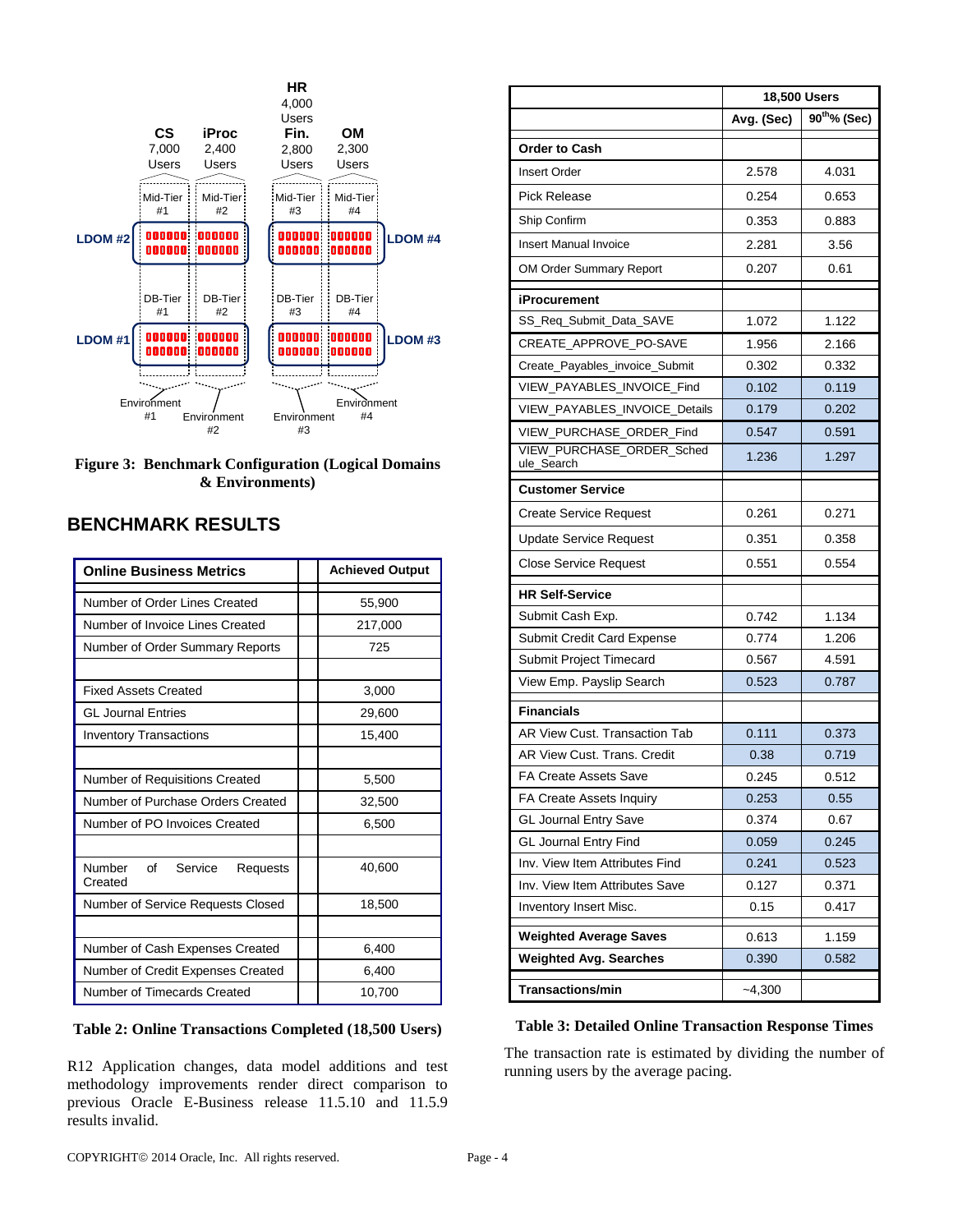# **SERVER PERFORMANCE**

Figure 4 shows the Steady-State CPU for each logical domain.



**Figure 4: Average CPU Utilization by Domain**

Each server scaled smoothly as users were added, keeping the load fairly constant over the steady state period.

| <b>Logical Domains</b>  | % User | % System | % Idle |
|-------------------------|--------|----------|--------|
|                         |        |          |        |
| <b>LDOM1 DB Servers</b> | 25.92  | 3.21     | 70.64  |
| LDOM2 App/Web Ser.      | 28.96  | 3.05     | 68.09  |
|                         |        |          |        |
| <b>LDOM3 DB Servers</b> | 26.32  | 3.52     | 70.15  |
| LDOM4 App/Web Ser.      | 21.77  | 2.11     | 76.12  |

**Table 4: Average CPU Utilization Breakout**

| Total Memory Used By:   | 9,430 Users |
|-------------------------|-------------|
|                         |             |
| <b>LDOM1 DB Servers</b> | 402 GB      |
| LDOM2 App/Web Ser.      | 548 GB      |
|                         |             |
| Total Memory Used By:   | 9,130 Users |
|                         |             |
| <b>LDOM3 DB Servers</b> | 336 GB      |
| LDOM4 App/Web Ser.      | 380 GB      |

**Table 5: Average Memory Utilization Breakout**

# **I/O PERFORMANCE**

Six Sun Server X3-2L units was used for storage. The batch workload requires optimal I/O performance.

| <b>I/O</b><br>Performance |      | Env. 1 | Env.2 | Env.3 | Env. 4 |
|---------------------------|------|--------|-------|-------|--------|
|                           |      |        |       |       |        |
| Writes/Sec                | Avg  | 951    | 402   | 59    | 127    |
|                           | Peak | 1,630  | 607   | 109   | 299    |
| Reads/Sec                 | Avg  | 69     | 12    | 3     | 8      |
|                           | Peak | 99     | 156   | 144   | 357    |
| ΚB<br>Written/Sec         | Avg  | 7,606  | 5,735 | 2,732 | 6,808  |
|                           | Peak | 13,037 | 9,337 | 6,051 | 17,217 |
| KB Read/Sec               | Avg  | 556    | 126   | 44    | 101    |
|                           | Peak | 793    | 2,258 | 2,146 | 5,520  |
| Avg Service<br>Time (ms)  | Avg  | 0.5    | 1.1   | 2.2   | 1.9    |
|                           | Peak | 0.9    | 1.8   | 6.3   | 3.5    |

**Table 6: Average I/O Utilization Breakout**

# **DATA COMPOSITION DESCRIPTION**

Major data components for the model under test are summarized in the following table.

| <b>Application</b>  | <b>Business Objects</b>       | Extra-Large<br><b>Model</b> |
|---------------------|-------------------------------|-----------------------------|
| <b>TCA</b>          | Organizations                 | 1,100,000                   |
|                     | Contacts                      | 4,900,000                   |
|                     | <b>Contact Points</b>         | 3,700,000                   |
|                     | Accounts                      | 1,100,000                   |
|                     | <b>Account Sites</b>          | 1,090,000                   |
|                     | <b>Account Site Uses</b>      | 2,180,000                   |
| Contracts           | Contracts                     | 222,000                     |
| <b>Install Base</b> | Instances                     | 1,300,000                   |
|                     | Trackable Items               | 5                           |
| <b>HR</b>           | Managers                      | 800                         |
|                     | Employees                     | 250,000                     |
|                     | <b>Payroll Users</b>          | 250,000                     |
|                     | Users                         | 20,000                      |
|                     | <b>Credit Card</b><br>Entries | 4,000,000                   |
|                     | Supplier(s)                   | 10,000                      |
| Assets              | <b>Asset Categories</b>       | 984                         |
| General Ledger      | <b>GL Code Combos</b>         | 93,417                      |

### **Table 7: Data Composition**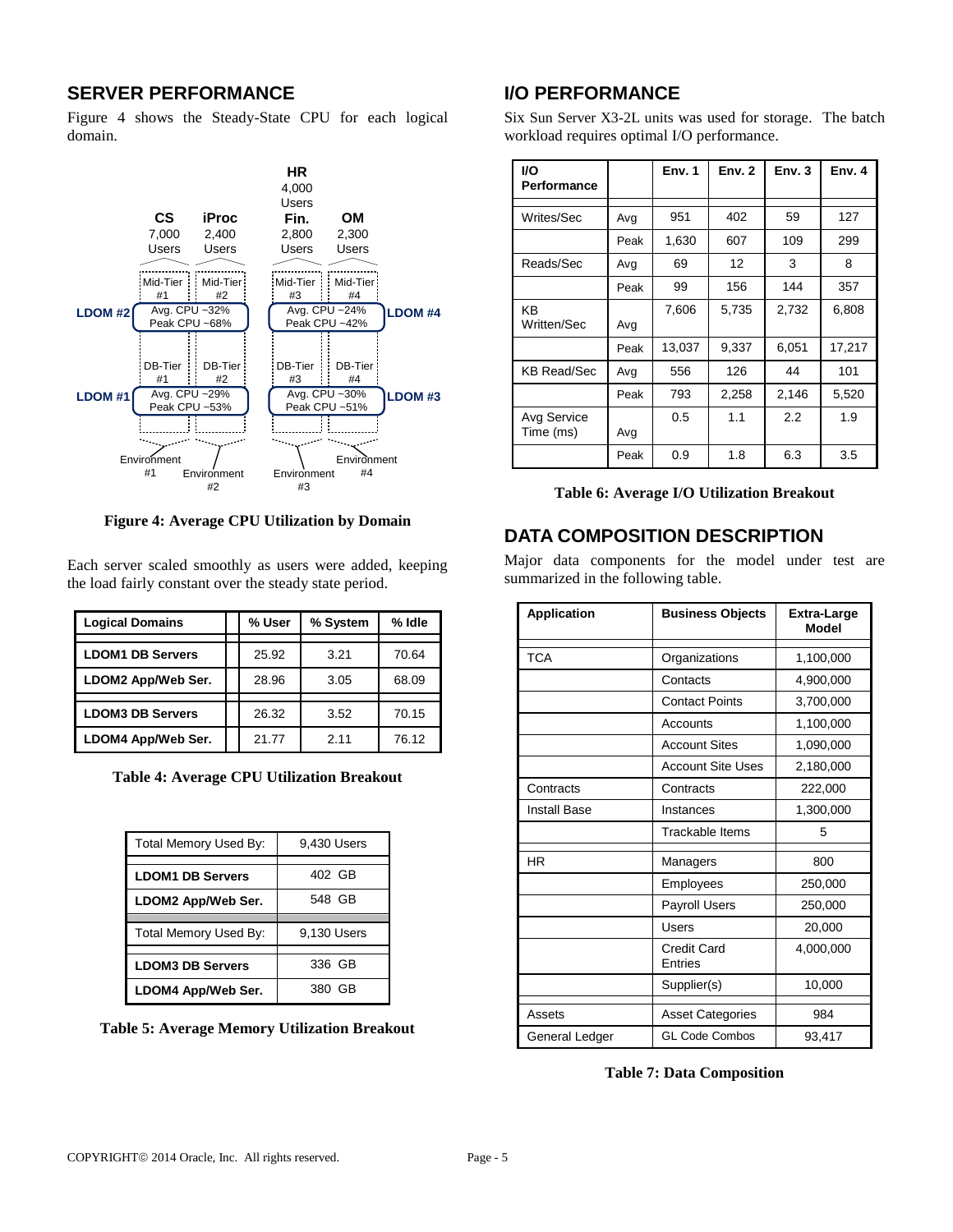# **PATCHES**

The following patches were applied to the benchmark environment on top of Oracle E-Business Applications R12 (12.1.2 and 12.1.3).

### **DB-tier patches:**

| Patch 13366268 : ID: 14394336 |  |
|-------------------------------|--|
|                               |  |

- Patch 13258936 : ID: 14465000
- Patch 13004894 : ID: 14182829
- Patch 13001379 : ID: 14706905.1
- Patch 12985184 : ID: 14321186
- Patch 12960302 : ID: 14254252
- Patch 12942119 : ID: 14210496
- Patch 9858539 : ID: 14308099
- Patch 4247037 : ID: 14211388

#### **Mid-tier patches:**

Installed Patch List:

1) Patch 8300196 2) Patch 5651245 3) Patch 7329300 4) Patch 7580744 5) Patch 7379122 6) Patch 7121788 7) Patch 6400501 8) Patch 5394728 9) Patch 3559326 10) Patch 7140405 11) Patch 7281456 12) Patch 7195389 13) Patch 7016961 14) Patch 4526825 15) Patch 4407272 16) Patch 6857221 17) Patch 7229760 18) Patch 12647406 19) Patch 13487351

## **TUNING**

| Drop index applsys.wf_notifications_n1;<br>create index applsys.wf_notifications_n1 on applsys.wf_notifications<br>(recipient_role, status, message_type);                                                                                                                                                                                                                                                  |  |
|-------------------------------------------------------------------------------------------------------------------------------------------------------------------------------------------------------------------------------------------------------------------------------------------------------------------------------------------------------------------------------------------------------------|--|
| exec dbms_utility.analyze_schema('APPLSYS','ESTIMATE',<br>estimate_percent=>25);<br>exec fnd_stats.gather_table_stats('APPLSYS','WF_ITEMS',<br>$PERCENT=>100$ );<br>exec fnd_stats.gather_table_stats('APPLSYS','WF_NOTIFICATIONS',<br>$PERCENT=>35);$                                                                                                                                                      |  |
| Delete aso.aso_order_feedback_t;<br>alter table aso.aso_order_feedback_t move;<br>exec<br>fnd_stats.gather_table_stats('ASO','ASO_ORDER_FEEDBACK_T');                                                                                                                                                                                                                                                       |  |
| Drop index hr.pay_element_entry_values_f_n50;<br>create index hr.pay_element_entry_values_f_n50 on<br>hr.pay_element_entry_values_f<br>(element_entry_id,effective_start_date,effective_end_date,screen_entry<br>value);                                                                                                                                                                                    |  |
| update pay_action_parameter_values<br>set parameter_value = 30<br>where parameter_name = 'CHUNK_SIZE';                                                                                                                                                                                                                                                                                                      |  |
| exec fnd_stats.gather_table_stats<br>('APPLSYS','FND_CURRENCIES',100,cascade=>TRUE);<br>exec fnd_stats.gather_schema_stats (schemaname =><br>'HR', estimate_percent => $100$ , degree => $32$ );                                                                                                                                                                                                            |  |
| update fnd_concurrent_programs<br>set enable_trace = 'N'<br>where enable_trace = $'Y'$ ;                                                                                                                                                                                                                                                                                                                    |  |
| alter table hr.pay_recorded_requests cache;<br>alter table hr.per_all_assignments_f cache;                                                                                                                                                                                                                                                                                                                  |  |
| select * from per_all_assignments_f where job_post_source_name =<br>XXX:<br>select $*$ from pay_recorded_requests where attribute20 = 'xxx';                                                                                                                                                                                                                                                                |  |
| update ap_credit_card_trxns_all<br>set report_header_id = null,<br>$expensed\_amount = 10,$<br>transaction_amount=10,<br>billed_amount=10,<br>$billed\_date = systate,$<br>$posted_data = systate,$<br>$transaction\_date = sysdate;$                                                                                                                                                                       |  |
| update pa_projects set completion_date = completion_date+365;<br>update pa_tasks set completion_date = completion_date + 365;<br>commit:                                                                                                                                                                                                                                                                    |  |
| update pa_projects_all<br>set completion_date = completion_date+365;<br>select project_id, name, segment1, completion_date from<br>pa_projects_all<br>where $project_id = 2779;$<br>commit;<br>update pa_tasks set completion_date = '30-DEC-12' where task_id in (<br>select task_id from pa_tasks a,pa_projects_all b where<br>a.project_id=b.project_id and b.completion_date = '30-DEC-12');<br>commit: |  |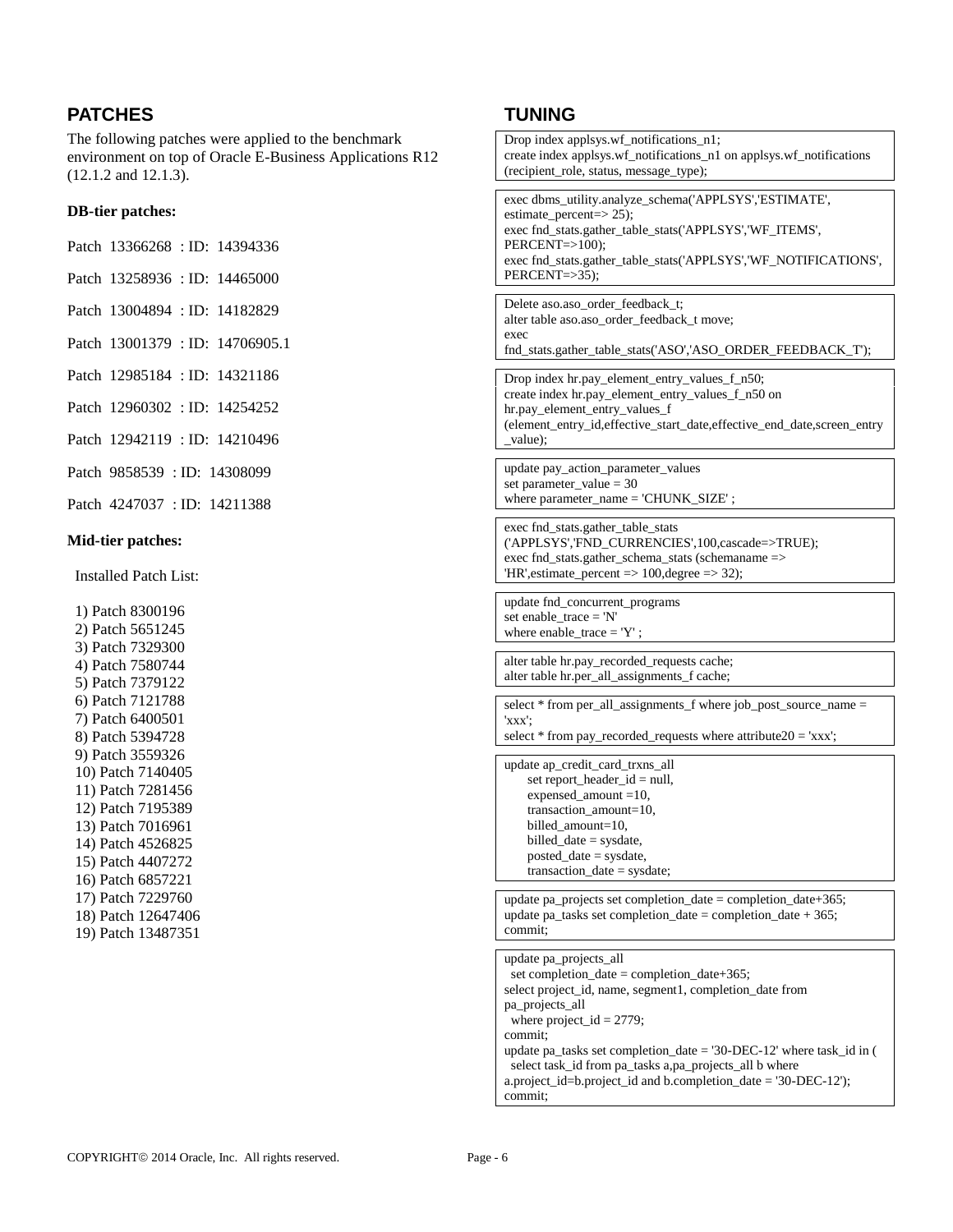# **TUNING CONTINUED**

Drop index inv.mtl\_system\_items\_b\_tn3; create index inv.mtl\_system\_items\_b\_tn3 on inv.mtl\_system\_items\_b (organization\_id, upper(segment1), customer\_order\_enabled\_flag );

exec fnd\_stats.gather\_table\_stats('APPLSYS','WF\_ITEMS', PERCENT=>100);

Delete po.po\_requisition\_headers\_all where requisition\_header\_id in (select h.requisition\_header\_id from po.po\_requisition\_headers\_all h, fnd\_user u where h.preparer\_id = u.employee\_id and h.active\_shopping\_cart\_flag =  $'Y$ ); delete po.po\_req\_distributions\_all where requisition\_line\_id in (select requisition\_line\_id from po.po\_requisition\_lines\_all where requisition\_header\_id in (select h.requisition\_header\_id from po.po\_requisition\_headers\_all h, fnd\_user u where h.preparer\_id = u.employee\_id and h.active\_shopping\_cart\_flag = 'Y')); delete po.po\_requisition\_lines\_all where requisition\_header\_id in (select h.requisition\_header\_id from po.po\_requisition\_headers\_all h, fnd\_user u where h.preparer\_id = u.employee\_id and h.active\_shopping\_cart\_flag = 'Y'); commit;

Drop index hr.pay\_action\_information\_N2 ; create index hr.pay\_action\_information\_n2 on hr.pay action information(action context id, action context type, action\_information\_category) parallel nologging ; alter index hr.pay\_action\_information\_n2 noparallel logging ;

Drop index hr.pay action information  $n5$ ; create index hr.pay\_action\_information\_n5 on hr.pay action information (assignment id, effective date, action\_information\_category,action\_context\_id,action\_information16) parallel nologging; alter index hr.pay\_action\_information\_n5 noparallel logging ;

Drop index hr.pay\_legislative\_field\_info\_n1 ; create index hr.pay\_legislative\_field\_info\_n1 on hr.pay\_legislative\_field\_info ( field\_name,legislation\_code,rule\_type) ;

exec

fnd\_STATS.load\_histogram\_cols('INSERT',801,'PAY\_ACTION\_INF ORMATION','EFFECTIVE\_DATE'); exec

fnd\_STATS.load\_histogram\_cols('INSERT',801,'PAY\_ACTION\_INF ORMATION','ACTION\_CONTEXT\_TYPE');

exec

fnd\_STATS.load\_histogram\_cols('INSERT',801,'PAY\_ACTION\_INF ORMATION','ACTION\_INFORMATION\_CATEGORY'); exec

fnd\_stats.gather\_table\_statS('HR','PAY\_ACTION\_INFORMATION',P  $ERCENT = > 35$ ;

analyze index hr.pay\_action\_information\_n2 compute statistics; analyze index hr.pay action information  $n5$  compute statistics; analyze index hr.pay\_legislative\_field\_info\_n1 compute statistics;

## **BENCHMARK ENVIRONMENT**

### **HARDWARE CONFIGURATION**

### **DATABASE/APPLICATION SERVERS**

A single SPARC M6-32 server was divided into four logical domains. Each domain hosted two zones. This yielded four E-Business Suite environments, each with a database server and mid-tier server. It was equipped with the following:

- 8 × 3.6 GHz SPARC™ M6 Twelve-Core processors each with 16 Kilobytes of Instruction and 16 Kilobytes of Data Level-1 on core cache, 128 Kilobytes of shared Instruction and Data Level-2 cache per core, and 48 Megabytes of Level-3 on-chip cache (96 cores total – 768 vcpus/threads)
- 1024 Gigabytes of Memory (~548 GB used at peak load) per LDOM
- $2 \times$  PCI Express 8-Port 6Gbps SAS HBA (LSI)
- $2 \times 300$  GB SAS Internal Drives

Six Sun Server X3-2L servers were used for storage. The storage servers were equipped with the following:

- $2 \times 2.4$  GHz Intel Xeon E5-2609 Eight-Core processors
- 16 Gigabytes of Memory
- 4 × Flash Accelerator F40 PCI-E 400GB modules
- $3 \times 8$  RAID 1 Volumes per LDOM#1 & per LDOM#3

One Sun Server X3-2L server was used for redo.

As above, but only  $1 \times 8$  RAID 1 Volume for LDOM#1 & LDOM#3



**Figure 5: M6-32 Configured as Eight Servers**